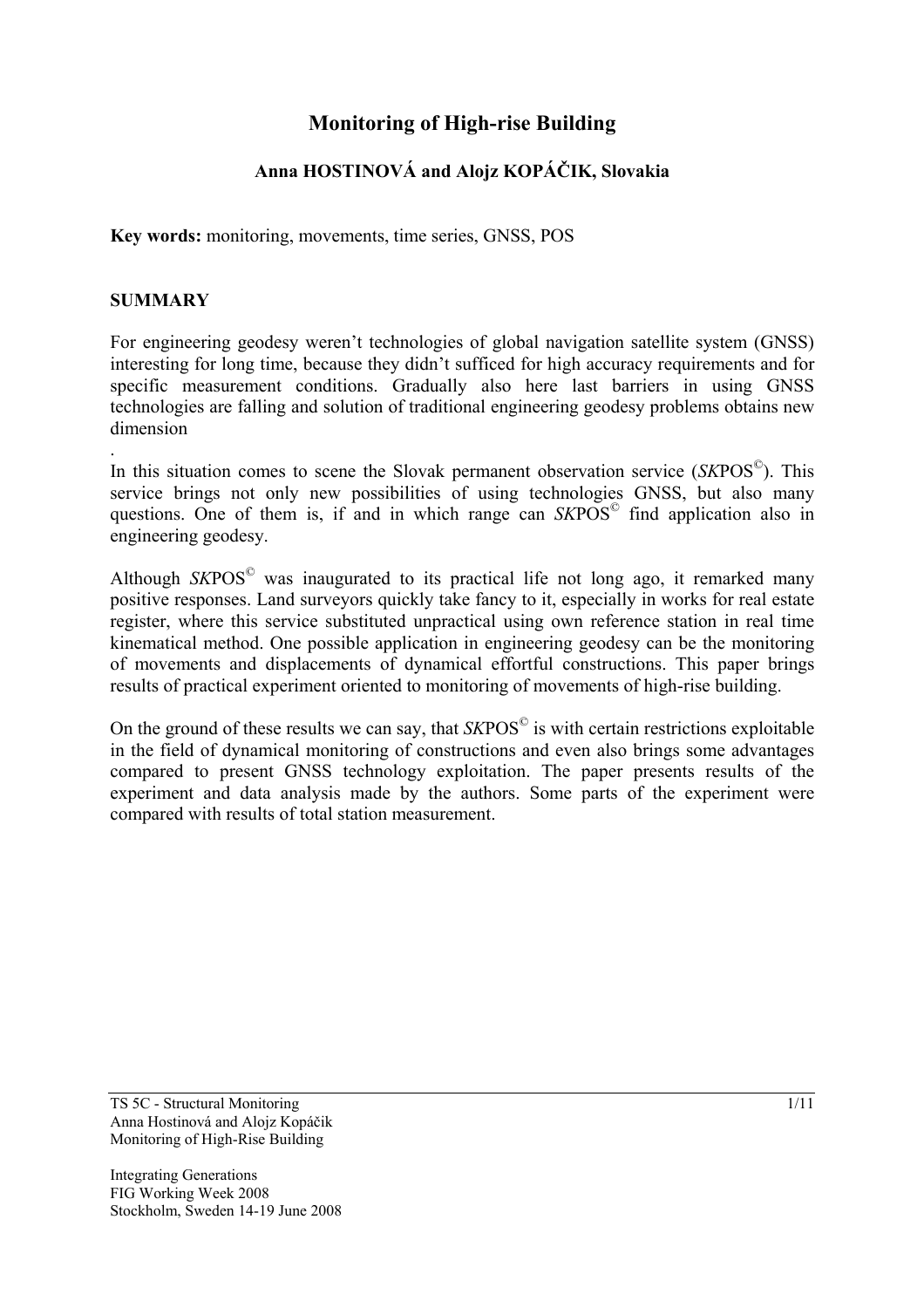# **Monitoring of High-rise Building**

# **Anna HOSTINOVÁ and Alojz KOPÁČIK, Slovakia**

# **1. INTRODUCTION**

The administrative high-rise building of the Faculty of Civil Engineering (SvF) of the Slovak university of technology (SUT) in Bratislava is one (block C) from the complex of three buildings, in which resides the SvF SUT. The building is situated on Radlinského Street in urban district Old Town of Bratislava. The aim of the monitoring of high-rise buildings isn't generally only determination of building movement in time, but also aspiration to find-out and identify natural frequency of the oscillation of the building structure.

# **2. DESCRIPTION OF THE EXPERIMENT**

## **Description of the Measured Structure**

The building has 24 above ground floors and its structure is created from ferro concreted walls and jambs completed with brick stall. Entire high of building is 76,42 m. High-rise building is vibrated with specific frequencies because of external forces. Most of these forces affects irregular, but if the frequency of actuating factor is closing to the own frequency of the structure, resonance is rising and amplitudes of this vibrations are a fortiori expressive. Values of calculated own frequencies of the building are presented in table 1.

| <b>THUIC</b> I OWN HOGGONOLOG OF THE MILL HOG DUNGING OF DVT DO I |    |     |                                                                                    |  |     |  |            |            |
|-------------------------------------------------------------------|----|-----|------------------------------------------------------------------------------------|--|-----|--|------------|------------|
|                                                                   | 2x | J3x | $\Lambda$                                                                          |  | J3v |  | $12\theta$ | $13\theta$ |
|                                                                   |    |     | $0.876$ Hz 2.688 Hz 4.808 Hz 0.680 Hz 3.311 Hz 5.555 Hz 0.714 Hz 3.448 Hz 5.882 Hz |  |     |  |            |            |

Table 1 Own frequencies of the high-rise building of SvF SUT

where  $f_x$  – frequency in first own form (axis x),

 $f_y$  - frequency in first own form (axis y),

 $f_{\theta}$  – torsion frequency in warping.

## **1.2 Basic Description of the Experiment**

The experiment was realized on 2 and 3 March 2007. It was oriented to monitoring of movements and deformations of the bloc C of the SvF SUT in Bratislava. The monitoring system consists of following devices and instruments:

- GNSS receiver and antenna Trimble R8,
- Robotic universal measuring station (UMS) Leica TCA 1101 with special prism,
- Two inclinometers Libela 2800 with I/O devices AE 2 DN,
- Measuring amplifier HBM Spider 8,
- Digital thermometers GREISINGER GFTH 200 and GPB 1300,
- Personal computer (PC).

TS 5C - Structural Monitoring 2/11 Anna Hostinová and Alojz Kopáčik Monitoring of High-Rise Building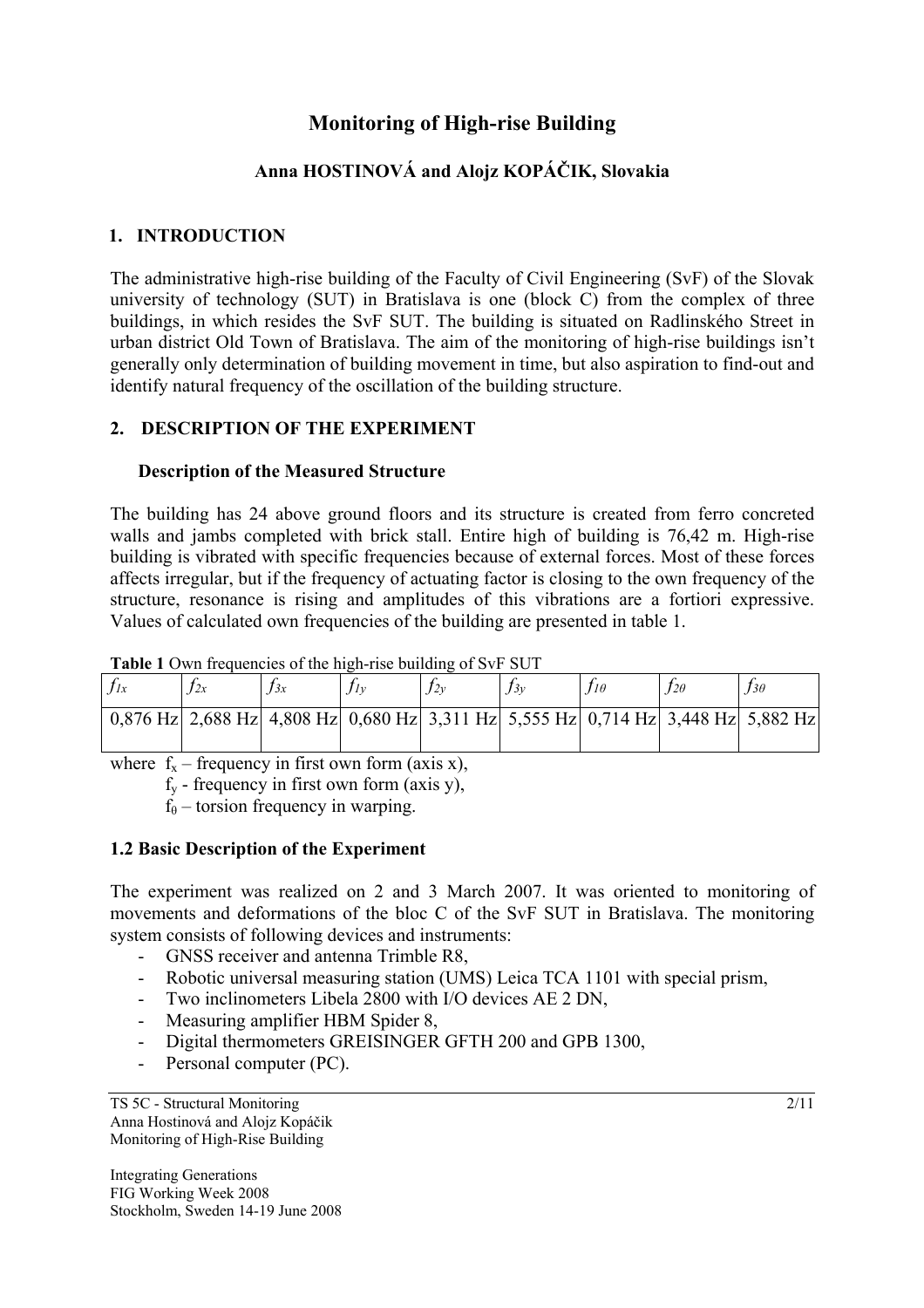Measurements were realized by both technologies in the same time from 3:30 pm local time (CET) 2. 3. 2007 to 3:30 pm CET 3. 3. 2007. Scope of the measuring was to monitor and determine the movements of the building for 24 hours. Experiment had to allow comparison of results from both concepts of measuring. That's way was monitored the same point on the top of the building by both methods. This enables the special reflected prism used, which allowed the centric fixation of the GNSS antenna on the same point (Fig. 2).

# **1.3 Monitoring by UMS Leica TCA 1101**

By the UMS was measured the position of the reflected prism, which was localized on the top of the block C SvF SUT. The UMS Leica TCA 1101 (Fig. 1) was located on concrete pillar with metallic base for forcible centralization on the roof of the block A. To monitor the



possible inclination of the pillar were also caught two inclinometers on fibreglass laminate plate fixed between the UMS and the metallic base. Periodically were together measured the actual temperature, atmospheric pressure and the humidity of the atmosphere. UMS was managed and controlled by software DocWork (Angermeier, Germany) installed on the PC.

**Fig. 1** Robotic UMS Leica TCA 1101 with inclinometers

# **1.4 Monitoring by GNSS receiver Trimble R8**



The aim of the experiment was to monitor relatively small movements of the high-rise building. Also there was required high measuring accuracy, determination of the actual position in mm range, made by maximum possible measuring frequency. Also the GNSS relative kinematical method was of used. The receiver located on the roof of the monitored building (Fig. 2) performed the function of the rover. Two variants of reference station were proposed. The first variant planed the exploitation of the new permanent GNSS network of Slovakia – *SK*POS©. The reference station will be defined as the VRS (virtual reference station) generated in specific distance from the point of measuring.

**Fig. 2** GNSS antenna and receiver Trimble R8 with prism

In the second variant reference station will be the second GNSS receiver located permanently on the roof of the block A, which data are permanently registered and processed by the

 $TSS \sim$  Structural Monitoring 3/11 Anna Hostinová and Alojz Kopáčik Monitoring of High-Rise Building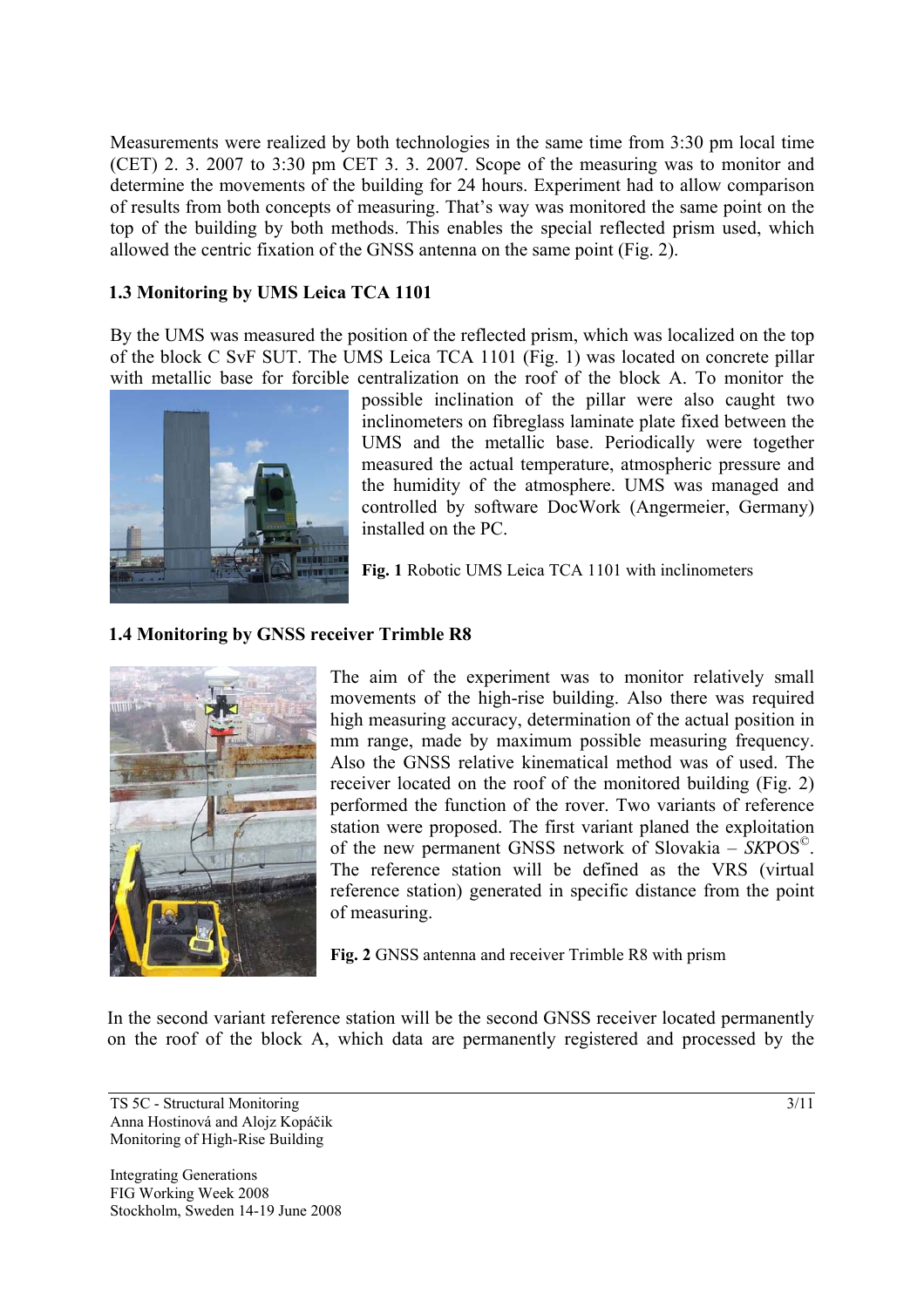Department of Theoretical Geodesy of the SvF SUT in Bratislava. Only signals from NAVSTAR GPS satellite were received, with the 1 s frequency.

System GNSS Trimble R8 comprises 72-channel multi frequency GNSS receiver, antenna and wireless technologies Bluetooth and GSM/GPRS. It can receive signals from NAVSTAR GPS (L1/L2/L2C/L5) and GLONASS (L1/L2). Frequency of the actualisation of the antenna position is 1, 2, 5 and 10 Hz. Input and output support formats: CMR+, RTCM 2.1, RTCM 2.3, RTCM 3.0 [2].

| Method                      | Horizontal accuracy  | Vertical accuracy    |
|-----------------------------|----------------------|----------------------|
| <b>DGNSS</b>                | $\pm 0.25$ m + 1 ppm | $\pm 0.50$ m + 1 ppm |
| <b>Static a Fast Static</b> | $\pm 5$ mm + 0,5 ppm | $\pm 5$ mm + 1 ppm   |
| Kinematical                 | $\pm 10$ mm + 1 ppm  | $\pm 20$ mm + 1 ppm  |

**Table 2** System Trimble R8 accuracy (according to [5])

### **2. MATHEMATICAL MODEL OF DATA PROCESSING**

This paper brings results from the monitoring of building by GNSS technology only and their comparison with UMS data. Data registered by the receiver Trimble R8 located on the roof of the block C of SvF SUT in Bratislava were processed by post-processing method. Two main variants of processing were selected. The first variant exploited the service *SK*POS©, which generate VRS in specific distance from the point of measuring, and considering to this VRS we get corrections (for improving measurements) from the provider the Geodetic and Cartographic Institute (GCI). VRS sub-serves role of reference station and receiver on the roof of the building the role of rover. The second variant went out from data supplied from the Department of Theoretical Geodesy SvF SUT, their GNSS receiver was during the experiment located on concrete pillar (PIL1) on the roof of the block A. The distance between PIL1 and the UMS (pillar TOTS) is cca 45 meters. The receiver on point PIL1 represents in this case the reference station and the receiver on the block C (point named SVFC) the rover.

The recording frequency was 1 Hz. After slashing time series to 10 minutes segments and after their averaging we got another file of data with time separation of 10 minutes (Table 3).

| <b>Recording</b><br><b>Variant</b><br>frequency |                  | <b>Beginning of time series</b> | <b>End of time series</b> |  |  |
|-------------------------------------------------|------------------|---------------------------------|---------------------------|--|--|
| Variant N.1                                     | $10 \text{ min}$ | 15:30:00 2.3.2007               | 15:30:00 3.3.2007         |  |  |
|                                                 | l s              | 17:00:00 2.3.2007               | 18:00:00 2.3.2007         |  |  |
|                                                 | ΙS               | 6:00:00 3.3.2007                | 7:00:00 3.3.2007          |  |  |
| Variant N.2                                     | $10 \text{ min}$ | 15:30:00 2.3.2007               | 15:30:00 3.3.2007         |  |  |
|                                                 | Ιs               | 17:00:00 2.3.2007               | 18:00:00 2.3.2007         |  |  |
|                                                 | Ιs               | 6:00:00 3.3.2007                | 7:00:00 3.3.2007          |  |  |

| Table 3 Analysed time series |  |
|------------------------------|--|
|                              |  |

 $TSSC - Structural Monitoring$  4/11 Anna Hostinová and Alojz Kopáčik Monitoring of High-Rise Building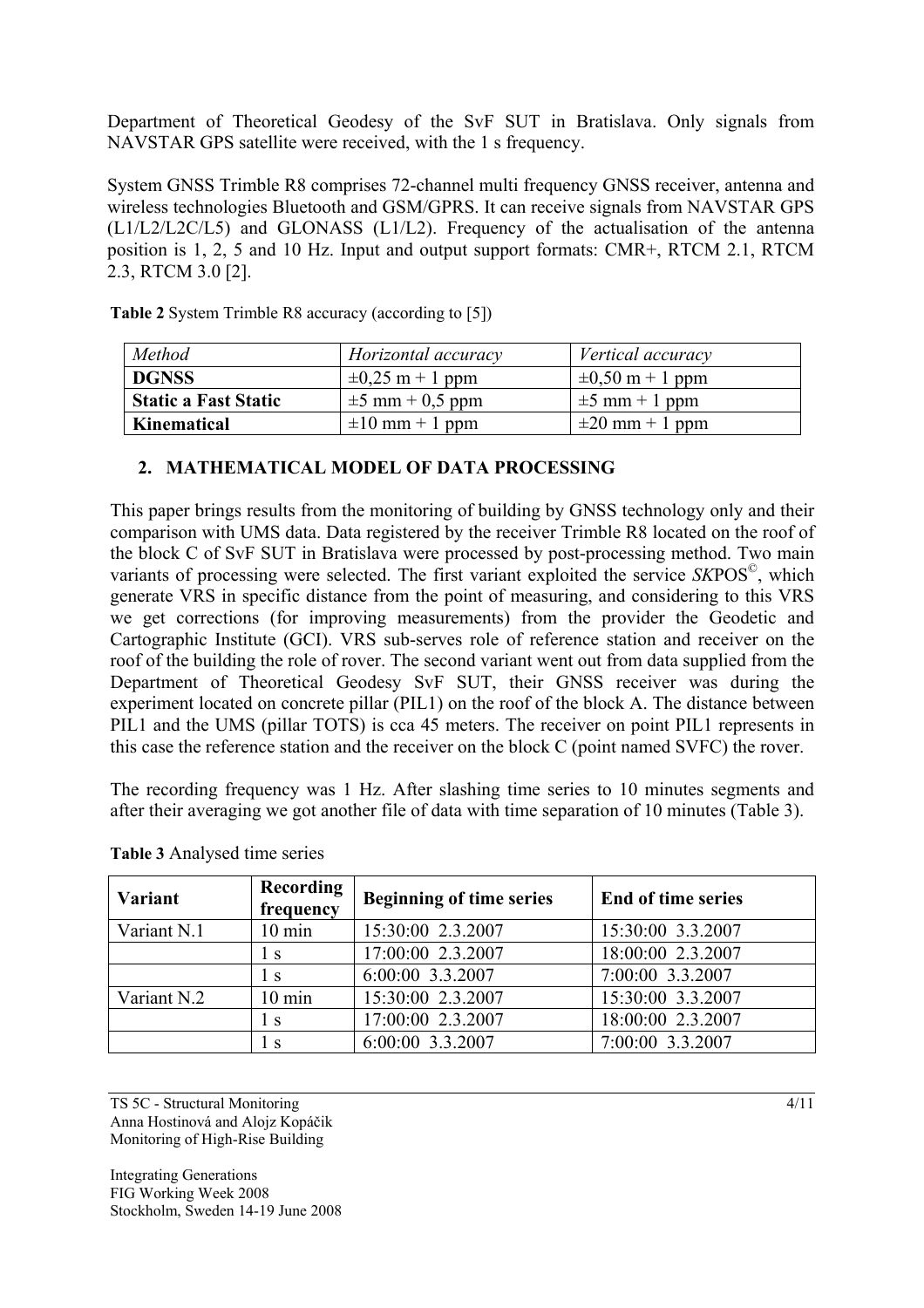These data were used for comparison the results with data from UMS, which during 24-hours experiment worked with interval of 10 minutes. During the time of sunset  $(17:00 h - 18:00 h$ CET) and sunrise  $(6:00 \text{ h} - 7:00 \text{ h}$  CET) was the UMS measurement set to maximum frequency and time series of 1 Hz frequency were from measured data calculated.

# **2.1 Data Processing**

# Variant N.1: reference station VRS

The aim of variant N.1 application was to verify the possibilities of using service *SKPOS*<sup>©</sup> in for deformation measurement. For realization of this variant there was necessary to obtain corrections from *SKPOS<sup>®</sup>* to measured data. The corrections were "produced" by the provider of the *SK*POS© the GCI through internet portal www.skpos.gku.sk for the chosen VRS. VRS was in this case defined in distance 159,92 m from the rover (point SVFC) which is approximately equal to distance between points PIL1 and SVFC in the variant N.2. The geodetic coordinates of VRS are B =  $48^{\circ}$  09<sup>'</sup> 09'', L =  $17^{\circ}$  06' 50'', H = 220 m.

Data processing was done in program LEICA Geo Office. The results, geocentric coordinates of SVFC from 24-hours measurement made with 1 Hz frequency, were given in ETRS 89 (parallel in WGS 84).

## *Transformation from the geodetic Cartesian system to local topocentric system*

Because of next processing and comparing of results with results from UMS it was necessary to transform ETRS coordinates to local topocentric system with the system centre in VRS. Result of this step were the coordinates *n, e,* and *v* of SVFC and the approximately coordinates *n, e, v* of TOTS in the defined local topocentric system.

#### *Transformation of the local topocentric coordinates n, e to coordinates x, y*

The aim of the experiment was the monitoring of 2-D movement of the structure only, also the coordinate *v* was not processed. The shift of the coordinate system centres to TOTS (coordinates *n´, e´*) and rotation of all system to line TOTS-SVFC was made in next step. Result of this transformation was coordinates x and y of SVFC in local topocentric coordinate system with centre and orientation of axis which is identical with the centre and orientation of the coordinate system the UMS.

#### Variant N.2: reference station PIL1

The second variant was prepared to compare results from the first variant. Philosophy of data processing was similar to the variant N.1. Difference was only in the reference station, which is chosen in this case its sub served station on point PIL1.

## **2.2 Mathematical Model for Measurement Analysis – Time Series**

Files of measured and further processed data verified condition of solid time step between values, and so they can be called time series. According to definition the time series is a sequence of data points, measured typically at successive times, spaced at (often uniform)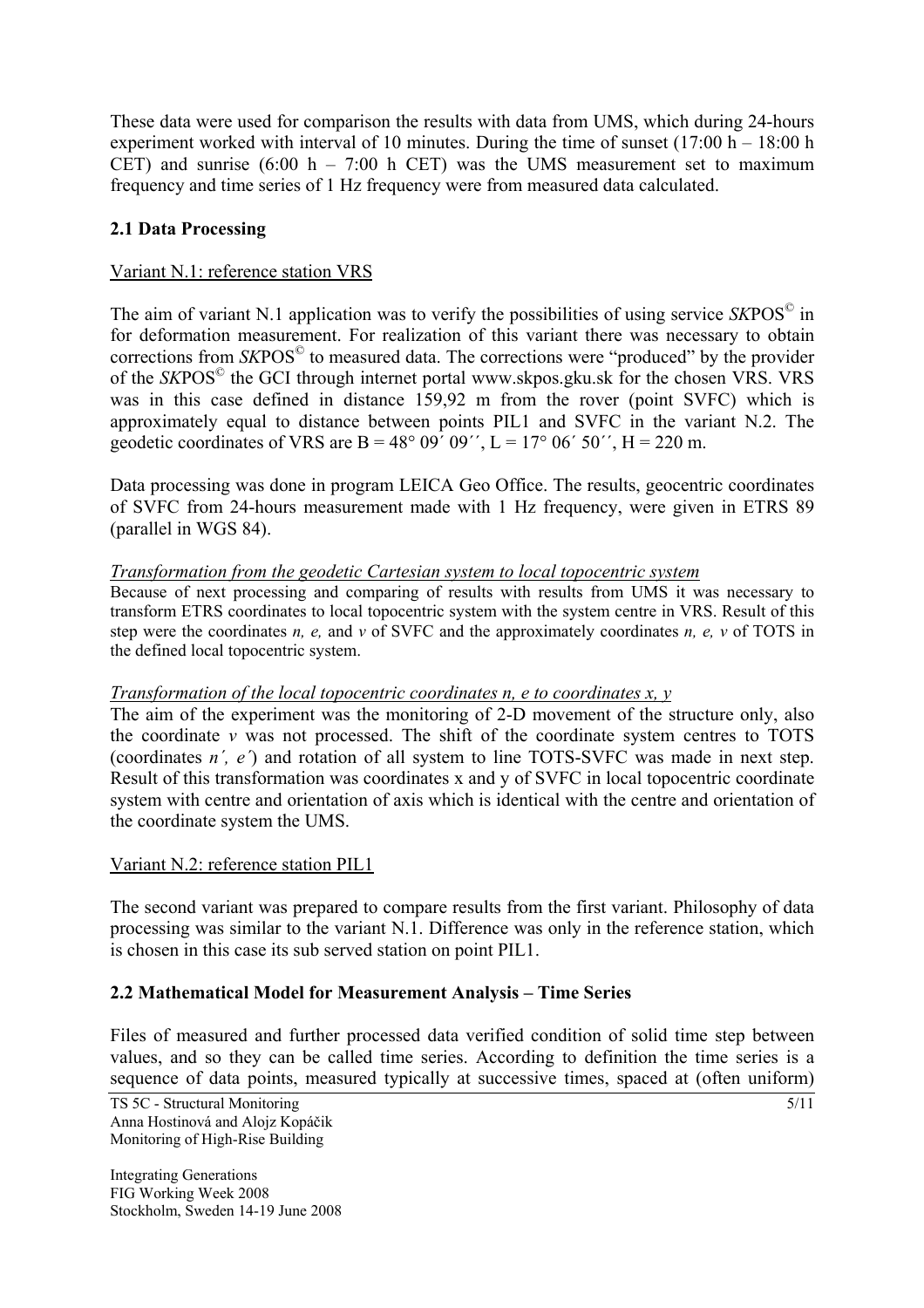time intervals. Time is the argument, from depends values of time series. Spirit of the time series analysis is creation of the model, which equally truly describes basic properties of the time series and permits to understand the mechanism of generation of values of the time series. First step is the graphic representation of values in dependency to the time. Already from this representation is sometimes possible to see expressive trend or periodic character of the stochastic process [1].

The target of time series analysis is first of all the decomposition of the time series to some elements, which are essentially more easily and clearly interpretable. Generally is time series decomposed to the trend, the periodical components and the stochastic component [3].

Trend is mostly the most important element of time series. For finding trend are usually used these methods [1]:

- Regression analysis,
- Method of moving averages,
- Non-linear (exponential) adjustment.



**Fig.3** Trend calculated for variant N.1 - axis x

For the examined time series appeared method of moving averages was the best solution for trend analysis. This method belongs to the adaptive progresses of trend elimination, which are competent automatically respond to potential changes in the character of the trend. Length of moving average is necessary to choose in way, when the characteristic features of the trend are visible [4].

## **3. INTERPRETATION OF TEST RESULTS**

First step to understanding of measuring results, in this case time series is the graphical representation of results. Already in this phase is possible to designate in many cases the basic characteristics of the series. Next are described few reflections obtained from the analysis of the individual series and from comparison of results of both variants.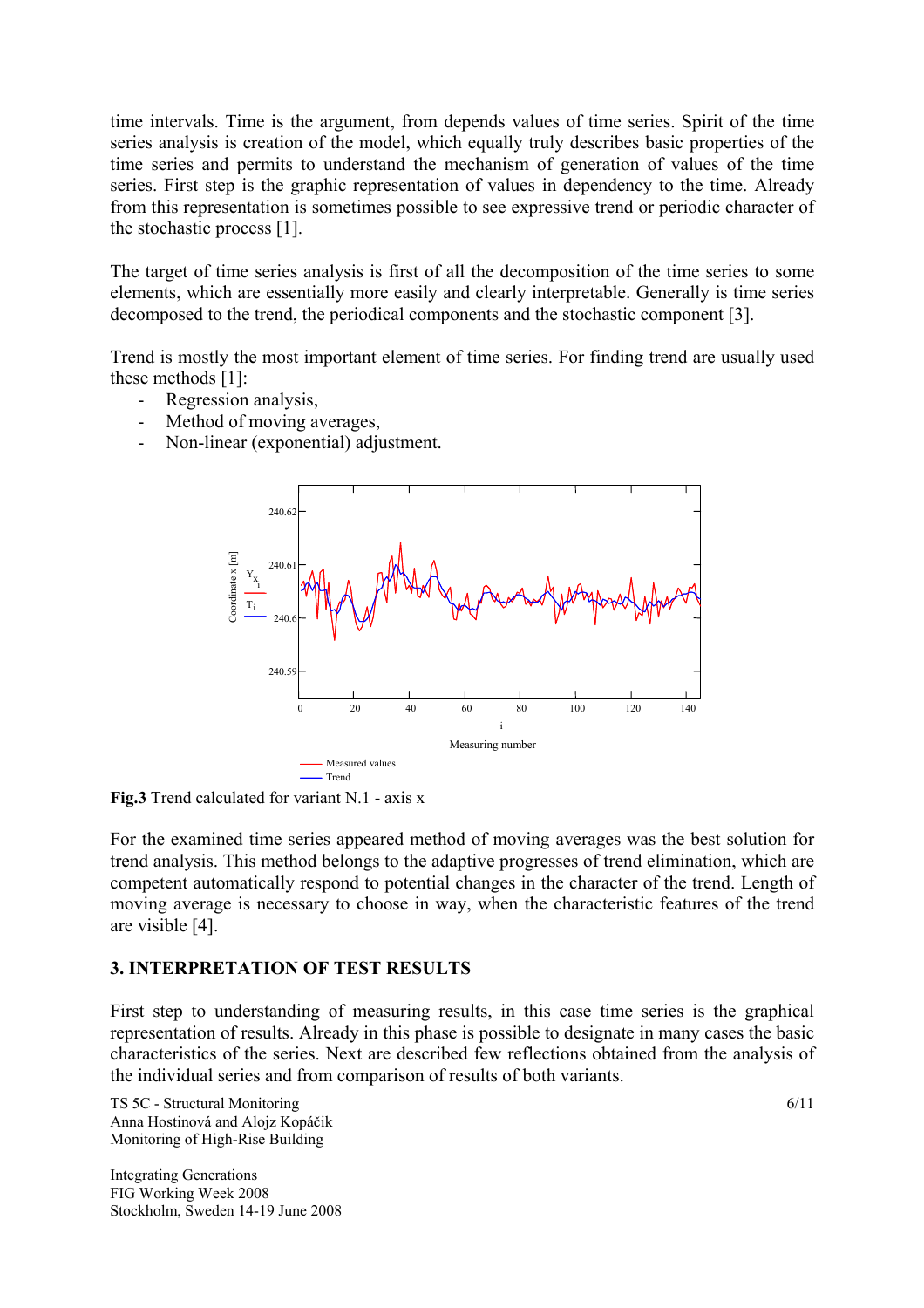# **3.1 Trend Analysis of Time Series**

*24 hours measurement: 15:30, 2. 3. 2007 – 15:30, 3. 3. 2007* 

#### Coordinates x:

The range of the time series values in variant N.1, using *SK*POS©, is bigger (about 20 mm) then in variant N.2 (about 10 mm). The shapes of both curves aren't in generally similar, although in some sectors (about first 2 hours) they are proximate not only with shape, but also with values. Big differences in values are noticeable in first half of the experiment; in second part of the experiment they are similar with dispersion (Fig. 4).

## Coordinates y:

The time series of variant N.1 is more dispersed (about 20 mm) then the series of the variant N.2 (average about 12 mm), although the variant N.2 includes some values (outliers), which are out from the general trend almost 20 mm (Fig. 4).



**Fig. 4** Graphical comparison of trends of the time series in variants N.1, N.2 and UMS

## **3.2 Analysis of the periodic components**

For analysis was applied mathematical model, which includes also time series decomposition to components and the spectral analysis. After elimination of the trend by moving averages method was made the spectral analysis. The question is first of all, if this residual time series (Fig. 5) contain still any significant periods, or it is flat random noise.

It is problematical to substantiate existence of periodical effect with presented period. One of the possibilities is, that there are so called false frequencies (respective periods), which weren't in fact in measuring occurred. Definitely there aren't among them frequencies of proper oscillations of building, which are from 0,68 Hz to 5,88 Hz (with periods 1,47 s to 0,17 s). To their identification it will be needed to justify receiver to higher assay frequency, at least 10 Hz. Application of service *SK*POS© will be a problem, because today it affords corrections with maximal frequency 1 Hz. Another possibility, how to explain some values of

 $TS$  5C - Structural Monitoring  $7/11$ Anna Hostinová and Alojz Kopáčik Monitoring of High-Rise Building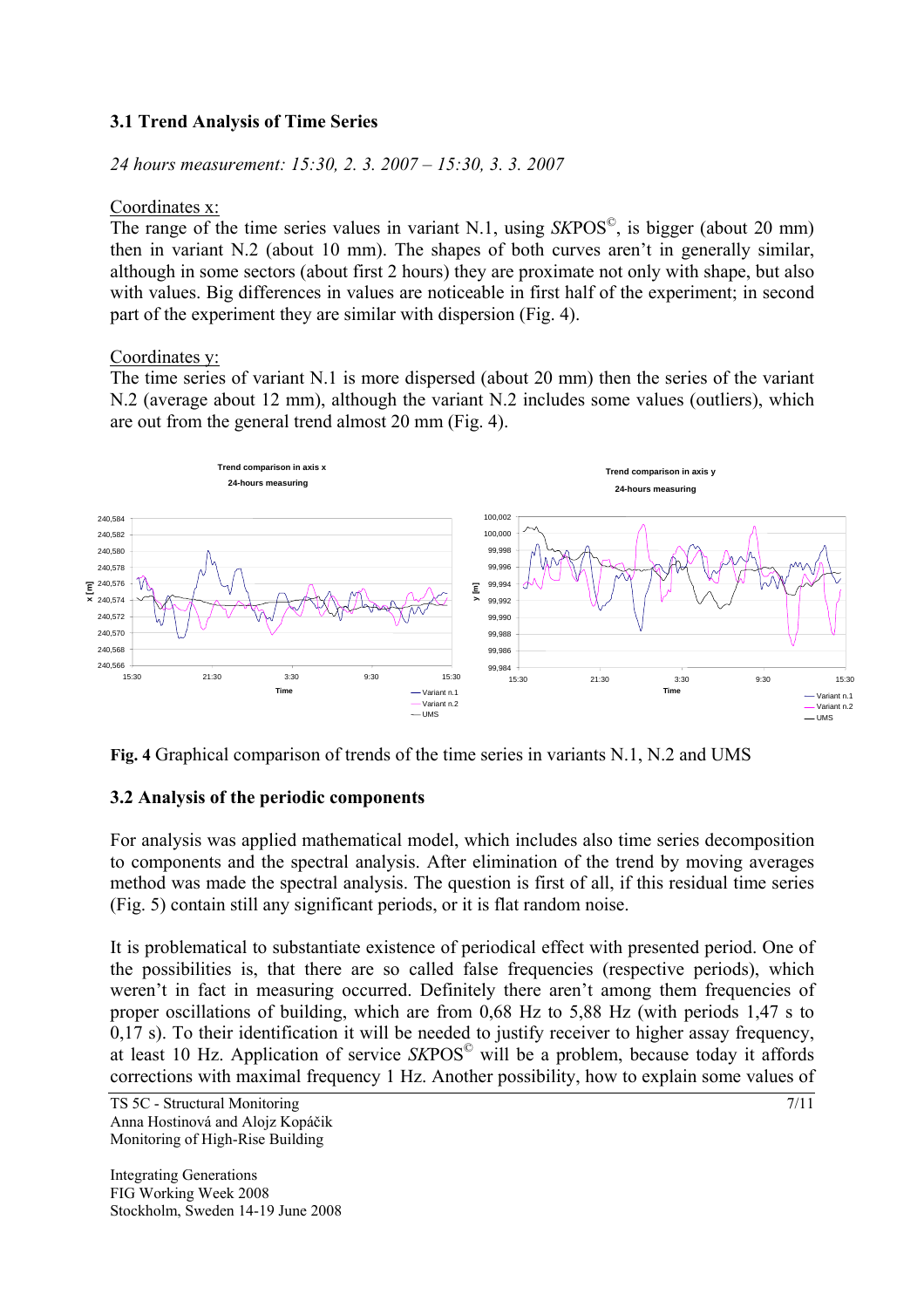determined frequencies, is influence of outer forces on building. Into reflection there come raids of wind, which affect only specific time with same frequency and in same setting or other unknown effects.



**Fig. 5** Graphical representation of residual time series after trend elimination (24-hours measuring, interval of data registration 10 minutes)

For significant period identification was used the Fisher test, which enables the investigation of periods in periodogram, respective in graph of spectral density. The biggest value from each graph of spectral density was tested on significance level  $\alpha = 0.01$  and comprised with critical value. Results of comparison are in table 4. In time series, where zero hypothesis were refused, continued the data processing to modelling and determinate the cyclical component of the series. After this, precision of estimated values in the time series can be recognised and largeness of flat random noise in residual time series can be designated.

 $T<sub>S</sub>$  5C - Structural Monitoring 8/11 Anna Hostinová and Alojz Kopáčik Monitoring of High-Rise Building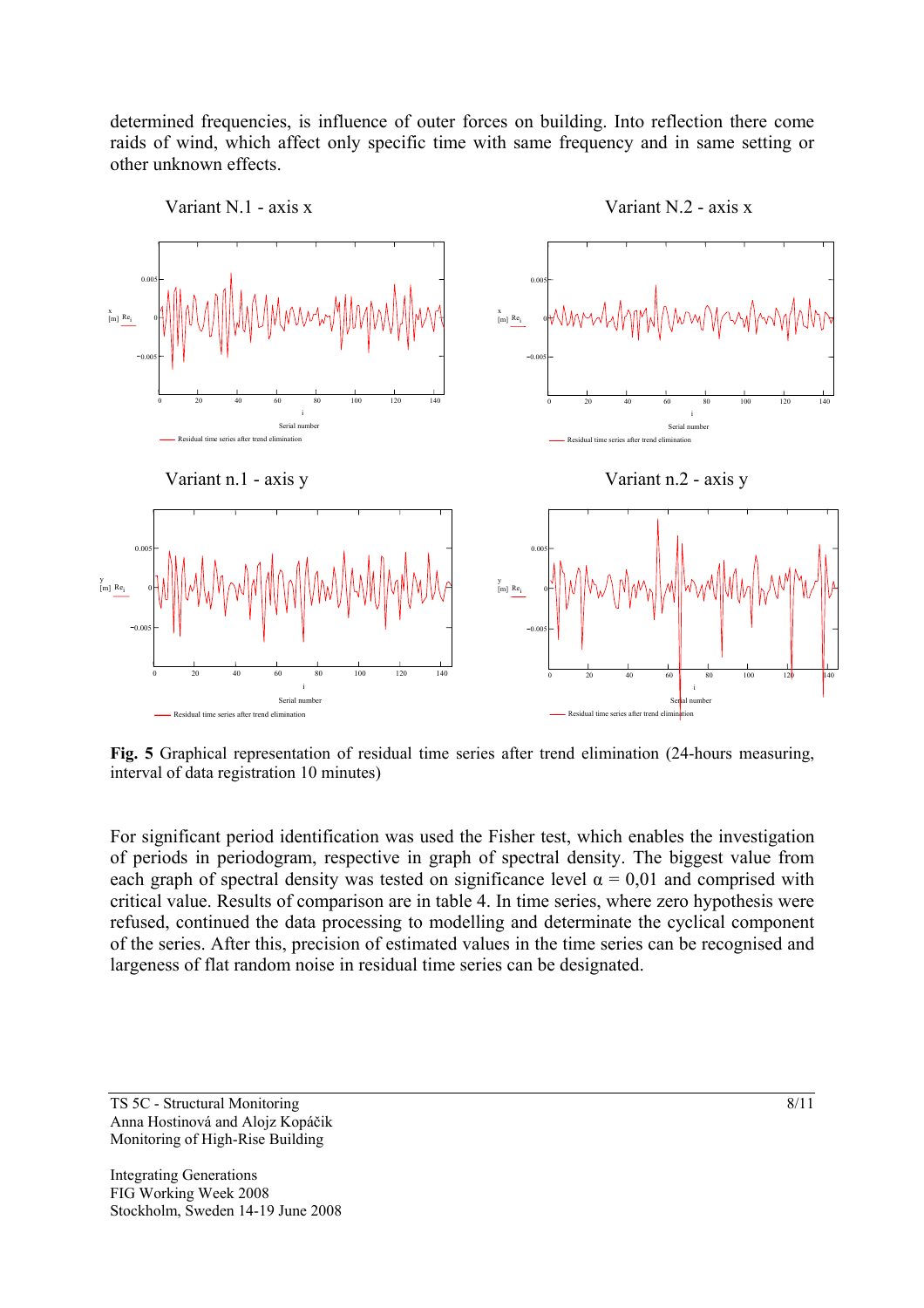#### **Table 4** Fisher test

|         |                | time             |                         | Superior<br>deviation<br>standard<br>$\mathbf{s}$<br>[mm] |                            | Appeared                  | Fisher test (for $\alpha=0.01$ ) |                     |                   |                       |
|---------|----------------|------------------|-------------------------|-----------------------------------------------------------|----------------------------|---------------------------|----------------------------------|---------------------|-------------------|-----------------------|
| Variant | interval       | of               |                         | Time series                                               |                            |                           | the<br>most                      |                     |                   |                       |
|         | Time           | Length<br>series | oordinate<br>Ö          | Initial                                                   | After trend<br>elimination | After cyclical<br>element | significant<br>period            | Test.<br>statistics | Critical<br>value | Zero<br>hypothesis    |
|         |                |                  |                         |                                                           |                            | elimination               | T                                | W                   | $g_F$             | $Y_t = \varepsilon_t$ |
|         | 10             | 24 h             | X                       | 2,9                                                       | 2,2                        |                           | 36 min                           | 0,092               | 0,123             | dont't refused        |
| N.1     | min            |                  | $\mathbf{V}$            | 3,1                                                       | 2,4                        | $30.10^{-6}$              | $37 \text{ min}$                 | 0,132               | 0,123             | refused               |
|         | 1 s            | 1 h $(6:00)$     | X                       | 3,5                                                       | 0,1                        | $1.10^{-6}$               | 47 s                             | 0,009               | 0,007             | refused               |
|         |                | $-7:00$          | $\overline{\mathbf{V}}$ | 4,0                                                       | 1,8                        | $1.10^{-6}$               | 56 s                             | 0,009               | 0,007             | refused               |
|         | 1 <sub>s</sub> | 1 h $(17:00)$    | $\mathbf{X}$            | 4,8                                                       | 1,9                        | $1.10^{-6}$               | 59 s                             | 0,012               | 0,007             | refused               |
|         |                | $-18:00$         | $\overline{\mathbf{V}}$ | 5,3                                                       | 2,3                        | $1.10^{-6}$               | 54 s                             | 0,012               | 0,007             | refused               |
| N.2     | 10<br>min      | 24 h             | X                       | 2,0                                                       | 1,2                        |                           | $40 \text{ min}$                 | 0,095               | 0,123             | dont't refused        |
|         |                |                  | V                       | 4,2                                                       | 3,0                        |                           | $40 \text{ min}$                 | 0,106               | 0,123             | dont't refused        |
|         | 1 <sub>s</sub> | 1 h $(6:00)$     | $\mathbf X$             | 2,0                                                       | 1,3                        | $1.10^{-6}$               | 29s                              | 0,010               | 0,007             | refused               |
|         |                | $-7:00$          | $\overline{\mathbf{V}}$ | 4,0                                                       | 2,5                        | $1.10^{-6}$               | 24 s                             | 0,017               | 0,007             | refused               |
|         | 1 <sub>s</sub> | 1 h $(17:00)$    | $\mathbf{X}$            | 2,4                                                       | 1,6                        | $1.10^{-6}$               | 36s                              | 0,009               | 0,007             | refused               |
|         |                | $-18:00$         | V                       | 3,4                                                       | 2,0                        | $1.10^{-6}$               | 60 s                             | 0,010               | 0,007             | refused               |

The values of the standard deviation (in geodesy also called mean square error) of initial time series indicated that values of time series obtained from service *SK*POS© (variant N.1) are measured with smaller accuracy. Differences between values of the standard deviation of both variants in residual time series aren't so expressive. This effect can be caused because incorrect trend was used and potential less accurate results of variant N.1 were improved. Another explanation is, that variant N.1 accuracy indicated in residual time series is really close to variant N.2 accuracy and in initial time series of variant N.1 were only more expressive some forces, which in variant N.2 stayed drowned out. In residual component of time series are values of standard deviation in interval from 1 mm to 3 mm, and in each time series is lower value of the standard deviation in axis x. This information is logical, because axis x is in direction of longer side of rectangle ground plan. Building is in this direction more compact and values of time series are measured with higher accuracy. Interesting is, that in variant N.2 is difference between the standard deviation of axis x and y more notable then in variant N.1.

Experiment was realized and processed in way, which allows comparison of results from GNSS measuring and results from building monitoring with robotic UMS Leica TCA 1101 (Fig. 4). The UMS performed monitoring of building with much smaller measurement dispersion and with higher accuracy.

## **4. CONCLUSION**

Results of the experiment showed, that measuring with service *SKPOS*<sup>©</sup> account in very precise applications certain differences compared to measuring with reference station. Values of coordinates from variant N.1  $(SKPOS^{\circ})$  fluctuate in bigger interval then in variant N.2 (own reference station). The most precise were remarked building movements in parallel

TS  $5C -$  Structural Monitoring 9/11 Anna Hostinová and Alojz Kopáčik Monitoring of High-Rise Building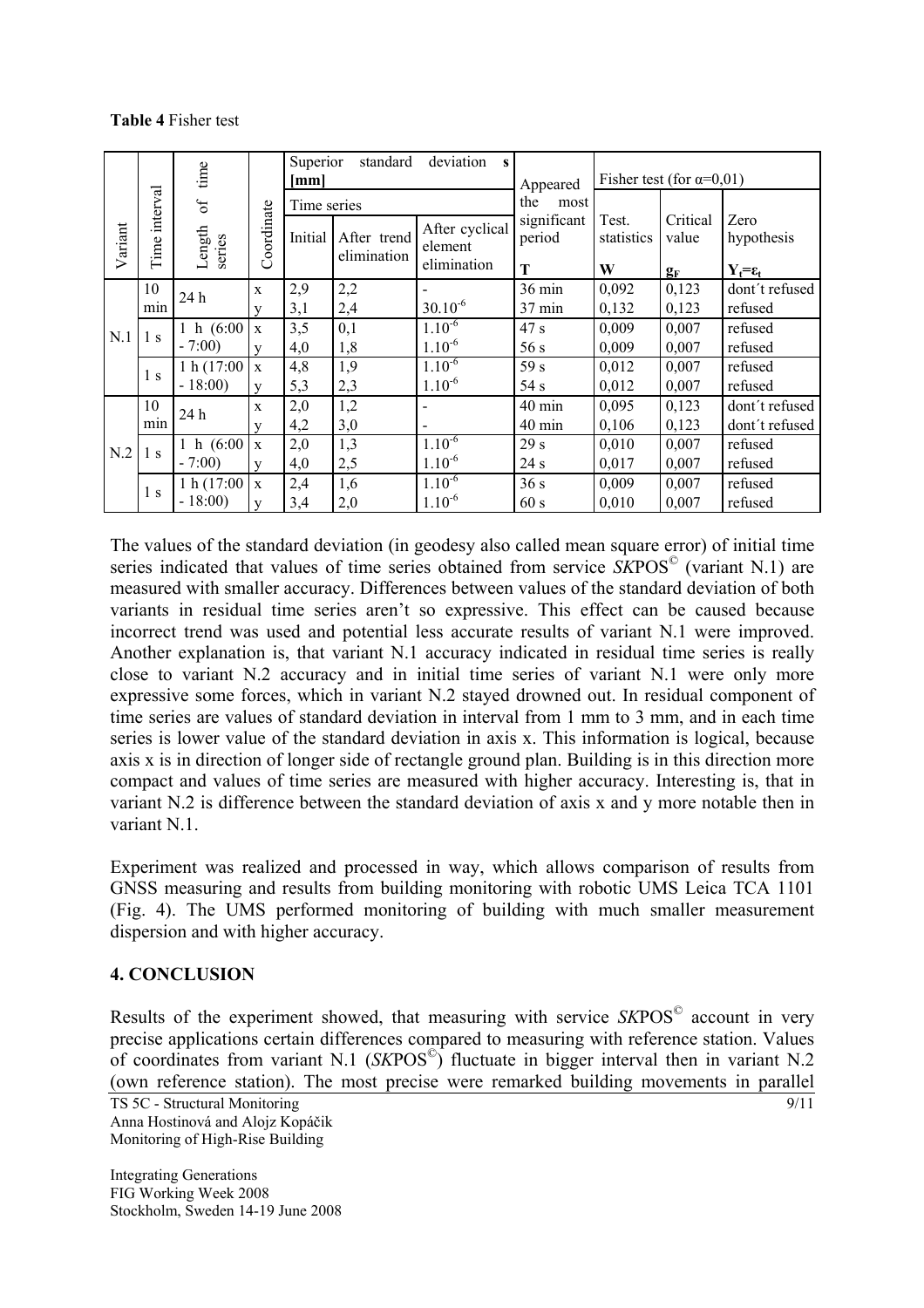experiment with UMS and they were in axis x about 3 mm and in axis y about 10 mm. GNSS receiver, with usage reference station PIL1, recorded movements 7 mm in axis x and 14 mm in axis y, and with usage VRS from *SK*POS© 11 mm in axis x and 13 mm in axis y. It is interesting, that all types of measuring remarked bigger oscillations in axis y, what correspond with reality. After trend elimination was the dispersion and the standard deviation of both variants similar. It can mean two things: used incorrect trend, and so improving of otherwise less accurate results of variant with *SK*POS©, or really similar accuracy of both variants. The comparison of the series whit more accurate results from UMS indicates, that both variants can stay on approximate same level of accuracy.

Interesting fact is in which conditions was the experiment realized. From this point of view, it would be appropriate to measure in extreme (temperature and operation) conditions, when is building movement more expressive, because in usual conditions is the building movement inside the limits of the GNSS technology.

On the ground of results of experiment we can say, that  $SKPOS^{\circ}$  is with certain restrictions exploitable in the field of dynamical monitoring of structures and even also brings some advantages compared to present GNSS technology exploitation. When stable signal receiving in all parts of Slovakia will be guaranteed, the service *SK*POS© definitely strike also other parts of engineering geodesy.

## **REFERENCES**

- [1] Kopáčik, A.: Measuring Systems in Engineering Geodesy. Bratislava, Publisher of the SUT 1998, p. 100-116, ISBN 80-227-1036-9.
- [2] http://www.agis.sk/detaily/geodeticke-prijimace-gnss--trimble-r8-gnss.
- [3] Hefty, J.: Measuring Analysis (educational texts). Bratislava, Department of Theoretical Geodesy, Faculty of Civil Engineering SUT.
- [4] Cipra, T.: Time Series Analysis with Economic Applications. Prague, Alfa 1986, p. 209, 222-223, ISBN 04 – 012 -86.
- [5] Juhásová, E.: Influence of Seismic Movements on Building Structures. Bratislava, Publisher of the Slovak Academy of Sciences 1985, p. 111-113.